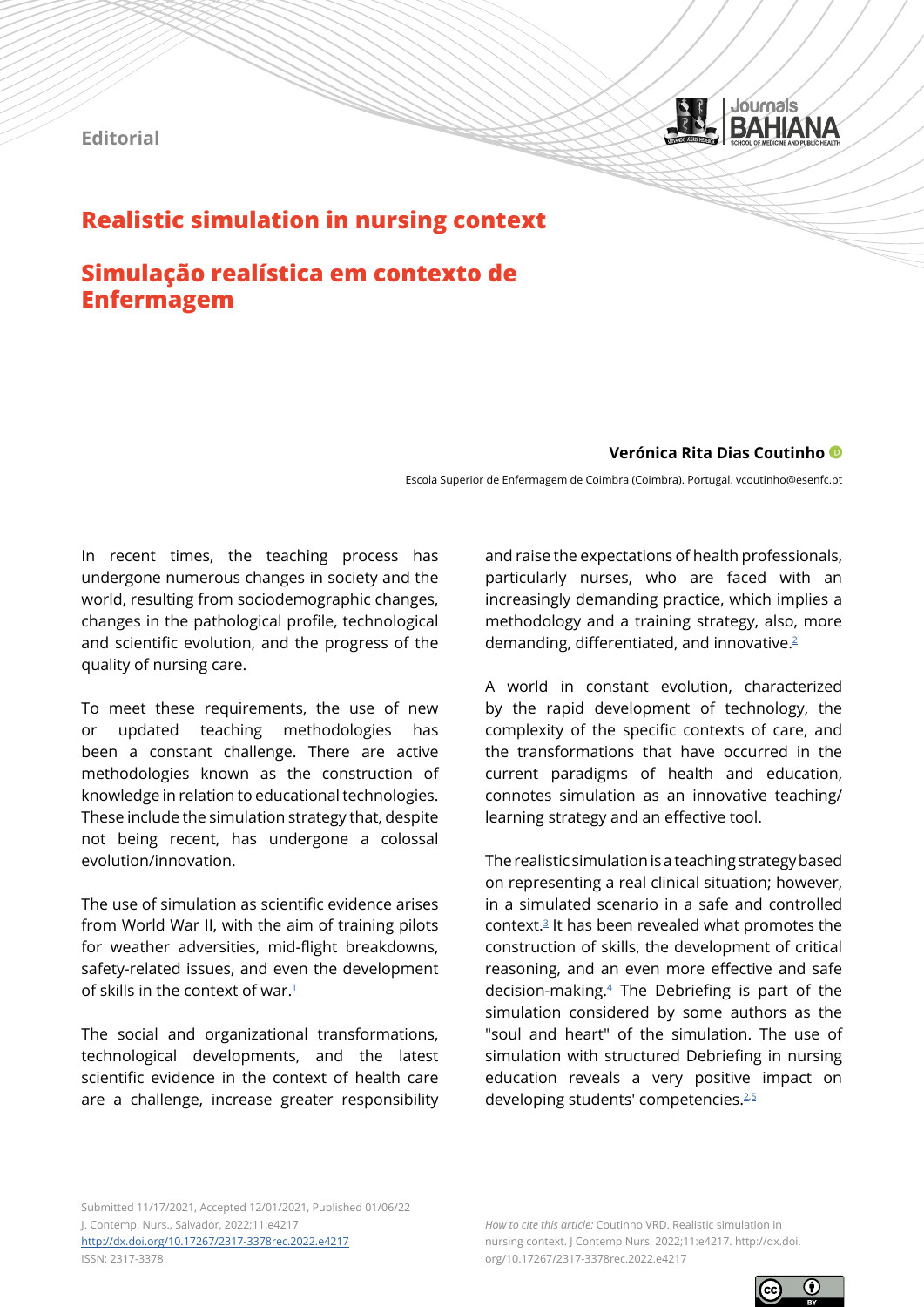The evident impact of structured Debriefing on the development of skills in nursing students highlights the motivating potential it has for teachers, constituting a motivating agent and generating their involvement in simulated practices.

Simulation allows students to think spontaneously and more actively than passively; provides opportunities for students to make mistakes in a safe scenario; and, consequently, transforms these errors into learning opportunities; it can be used to assess the acquisition of skills relevant to clinical practice; enables the demonstration of physiological concepts more easily than reading the manuals; improves the ability to visualize physiological responses to medications and nursing interventions, among others. Facilitates learning from decision-making and critical thinking. The effectiveness of student performance improves after simulated experiences.

At this level, the impact is being much more significant in students, far from reducing their participation and interest in being an integral part of simulated practices, increasing the number of volunteers to carry out and participate in these same practices each year.

Therefore, it is evident that this improves selflearning by verifying performance and decreasing the fear of error, understanding that this is an added value that can prevent mistakes from being made in real contexts with potential impact on safety and quality of care.

In this complicated moment that we have been living of social distancing, due to the pandemic of COVID-19, virtual simulation allows us to help reproduce several scenarios on how to cope with the pandemic in the hospital environment, simulating all the complexity of the environment and allowing a thorough study of the cause and effect relationships of the use of various strategies to cope with the disease.

Implementing an informed practice in scientific evidence about simulation improves teaching-

learning in nursing students. Consequently, there is an increase in the quality of care to be provided to patients as the student begins to develop his/ her psychomotor decision-making skills, knowledge, leadership, clinical judgment, structured thinking, and attitude towards nursing and being a nurse.

The performance of nurses implies a complex process, so presenting competence, accuracy, and professionalism aiming at a safe practice is important for the better quality of provided care to improve clinical performance. For this, proactivity is needed in searching for appropriate answers, planning and action based on the best available evidence, and continuous improvement with high efficiency and effectiveness.

As "simulation professionals," we recognize that the practice of simulation has an impact on multiple facets of health care. In the light of this responsibility, we must commit ourselves to follow the Code of Ethics.

In 2013, the World Health Organization developed guidelines, explained in the document called "Transforming and scaling up health professionals' education and training," which recommends the use of simulation in the education and training of health professionals, as well as the implementation of interprofessional education in undergraduate and graduate programs (World Health Organization<sup>6</sup>), which has been evidenced.

The simulated in situ training of emergencies with interprofessional teams allows teams that work daily together to train in their work situations that may occur in the future, using their own equipment, which constitutes an added value, to the extent that it allows evaluating and improving the performance of the team and interdisciplinarity, improving communication, increasing changes in order to improve the physical space and increasing the dexterity in the handling of equipment and familiarization with them. Thus, offering an increase in benefits when compared to training in simulation centers. $7$ 

J. Contemp. Nurs., Salvador, 2022;11:e4217 [http://dx.doi.org/10.17267/2317-3378rec.2022.e4217](http://dx.doi.org/10.17267/2317-3378rec.2022.e4217 ) | ISSN: 2317-3378

**2**